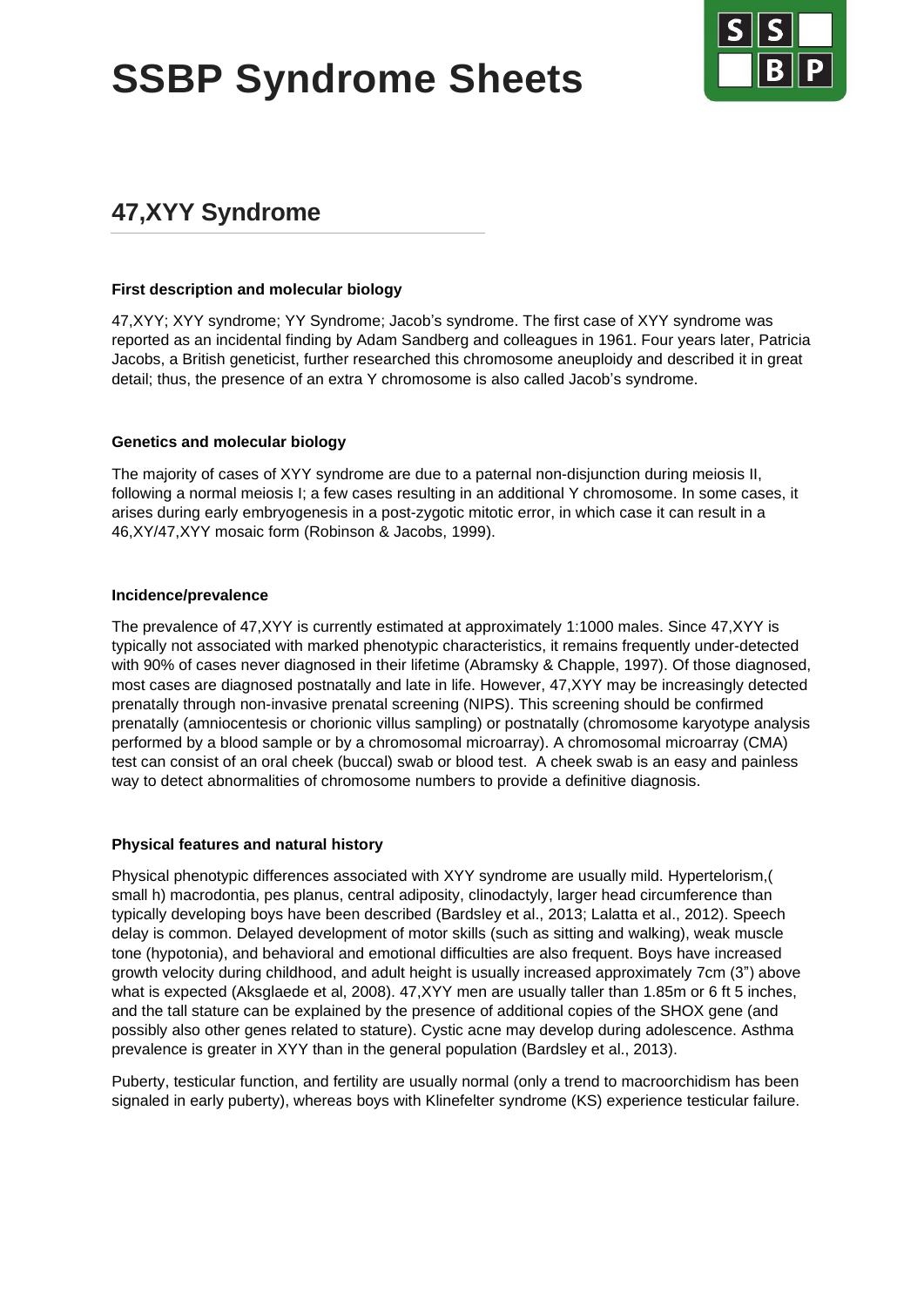## **Behavioral and psychiatric characteristics**

Individuals with XYY syndrome may be at increased risk for behavioral problems and psychiatric disorders. There is an increased rate of diagnosis of attention deficit hyperactivity disorder (ADHD) [more marked than in 47,XXY (KS)], and increased risk of problems with distractibility, impulsivity, difficulties with temper management. Problems with social relatedness are also common. Individuals with XYY have been reported as having increased scores on measures of autistic spectrum disorders (ASD) symptoms, however, previous studies have been confounded by many factors. Further investigation is necessary before a definitive answer can be given on the association of ASD and XYY.

Prenatal diagnosis was associated with higher cognitive function and less likelihood of an ASD diagnosis (Ross et al., 2015). Further, expression of NLGN4Y, a gene that may be involved in synaptic function, is increased in boys with XYY when compared to the neurotypical XY controls (Ross et al., 2015). Psychiatric diagnoses are more common in boys diagnosed postnatally and are often the reason these boys had karyotype evaluation (Bardsley et al., 2013). Risk for psychosis may be increased in men with 47,XXY (Verri et al., 2008).

Since the discovery of the 47,XYY karyotype, many studies have focused the relationship between a 47,XYY karyotype, aggressiveness, and deviance—attempting to associate this syndrome with criminal and deviant behavior. These studies, however, never reached statistical significance, and may be quite representative of the population due to selection bias.

#### **Neuropsychological and neurological characteristics**

47, XYY syndrome is usually associated with normal to slightly diminished cognitive function as measured with IQ; verbal IQ may be more affected than performance IQ. Many boys require speech therapy in their early years, as they may exhibit speech delay. Learning disabilities have been reported in about 50% of cases, with reading particularly affected. Difficulties with attention and impulse control are frequently reported.

Voxel-based morphology (VBM) revealed that boys with 47,XYY have altered GM volume in the insular and parietal regions relative to neurotypically developing boys (Lepage et al., 2014). Alterations in gray matter volume may account for the reduced motor coordination typically seen in 47,XYY boys. VBM also found extensive WM modifications bilaterally in the frontal and superior parietal loves in 47,XYY boys (Lepage et al., 2014). These white matter differences in the frontal and superior parietal lobes parallel a high prevalence of language-based learning difficulties (specifically dyslexia), spatial orientation deficits, and graphomotor dysfunction characterized in the 47,XYY profile.

White matter volumes are typically larger in the frontotemporal region of the brain, which allows for efficient brain signaling and coordination between visual memories, language comprehension, and emotional association systems. Insular and frontotemporal gray and white matter is reduced in males with XYY, specifically in known language areas (Bryant et al., 2012). These patterns are distinctive and distinguishable from neuroanatomical patterns in typically developing boys and those with XXY. The patterns of regional gray matter and white matter variation in XYY boys are associated with deficits in motor and language abilities (Bryant et al., 2012). These studies further link brain development, behavior, and developmental outcome in another XY chromosomal disorder and provide a possible mechanistic support that X and Y chromosomes may differentially impact brain morphology.

47,XYY syndrome is associated to higher risk for seizures, focal epilepsy, and an electroclinical pattern characterized by focal spike and waves (similar to benign focal epilepsy) has been described in 47,XYY boys (Torniero, 2010). Males with 47,XYY show increased total gray matter (GM) and white matter (WM) volume when compared to 46,XY and 47,XXY males (Bryant, 2012). Increased grey matter may be the result of reduced synaptic pruning, leading to altered synaptic function and perhaps increased seizure risk (Bardsley, 2013).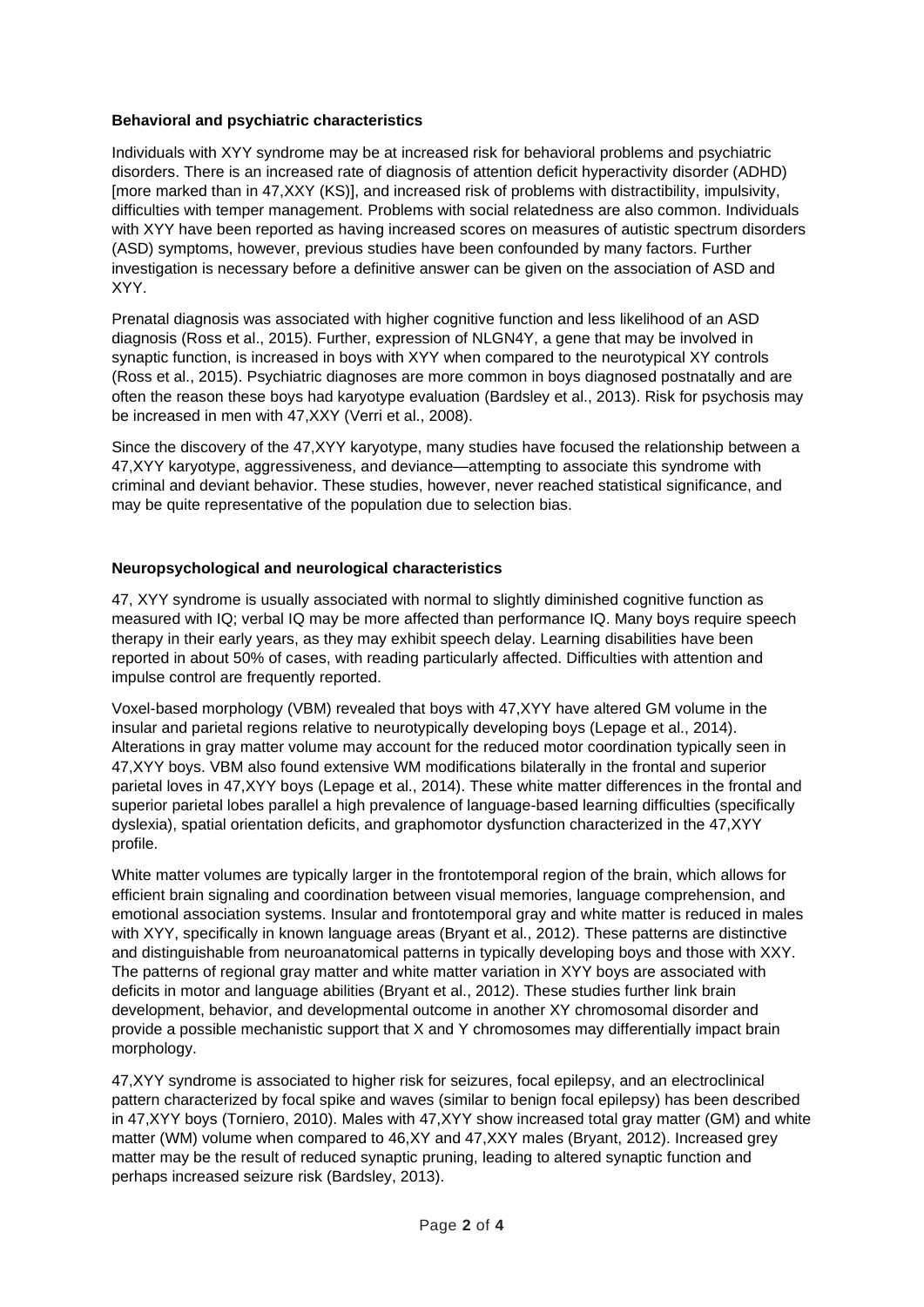### **Available guidelines of behavioral assessment/treatment/management**

Once 47,XYY has been diagnosed, a comprehensive neurodevelopmental evaluation is important for the management of this syndrome (Samango-Sprouse & Gropman, 2016). Occupational and physical therapy may be recommended for infants and young boys who have low muscle tone (hypotonia), and speech therapy may be needed for boys who have speech delay. Speech therapy should focus on eliminating the underlying oral motor weakness and dysfunction through a sensorimotor approach. In the school setting, assistance from special educators or individualized education programs (IEPs) may benefit the child.

Behavioral therapy or medication for boys may be prescribed for 47,XYY boys with ADHD and/or behavioral problems. In some cases, acne treatment may be beneficial in boosting self-confidence. Hormonal therapy may be also recommended to supplement development and growth.

## **Useful websites/associations for more information**

- The Association for X and Y Chromosome Variations (AXYS) <https://genetic.org/variations/about-xyy/>
- The Focus Foundation <http://thefocusfoundation.org/x-y-chromosomal-variations/xyy/>
- Genetics Home Reference <https://ghr.nlm.nih.gov/condition/47xyy-syndrome>
- Genetic and Rare Diseases (GARD) Information Center [https://rarediseases.info.nih.gov/diseases/5674/47-xyy-syndrome#ref\\_9860](https://rarediseases.info.nih.gov/diseases/5674/47-xyy-syndrome#ref_9860)
- National Organization for Rare Disorders (NORD) <https://rarediseases.org/rare-diseases/xyy-syndrome/>

#### **References**

- 1. Abramsky, L., & Chapple, J. (1997). 47, XXY (Klinefelter syndrome) and 47, XYY: estimated rates of and indication for postnatal diagnosis with implications for prenatal counselling. *Prenatal diagnosis*, *17*(4), 363-368.
- 2. Aksglaede L, Skakkebaek N, Juul A. Abnormal sex chromosome constitution and longitudinal growth: Serum levels of insulin-like growth factor (IGF)-1, IGF binding protein-3, luteinizing hormone, and testosterone in 109 males with a 47,XXY, 47,XYY, or sex-determining region of the y chromosome (SRY)-positive 46,XX karyotypes. J Clin Endocrin Metab. 2008;93 (1):169-176.
- 3. Bardsley, M. Z., Kowal, K., Levy, C., Gosek, A., Ayari, N., Tartaglia, N., ... & Ross, J. L. (2013). 47, XYY syndrome: clinical phenotype and timing of ascertainment. *The Journal of pediatrics*, *163*(4), 1085-1094.
- 4. Bryant, D. M., Hoeft, F., Lai, S., Lackey, J., Roeltgen, D., Ross, J., & Reiss, A. L. (2012). Sex chromosomes and the brain: a study of neuroanatomy in XYY syndrome. *Developmental Medicine & Child Neurology*, *54*(12), 1149-1156.
- 5. Lalatta, F., Folliero, E., Cavallari, U., Di Segni, M., Gentilin, B., Fogliani, R., ... & Gargantini, L. (2012). Early manifestations in a cohort of children prenatally diagnosed with 47, XYY. Role of multidisciplinary counseling for parental guidance and prevention of aggressive behavior. *Italian journal of pediatrics*, *38*(1), 52.